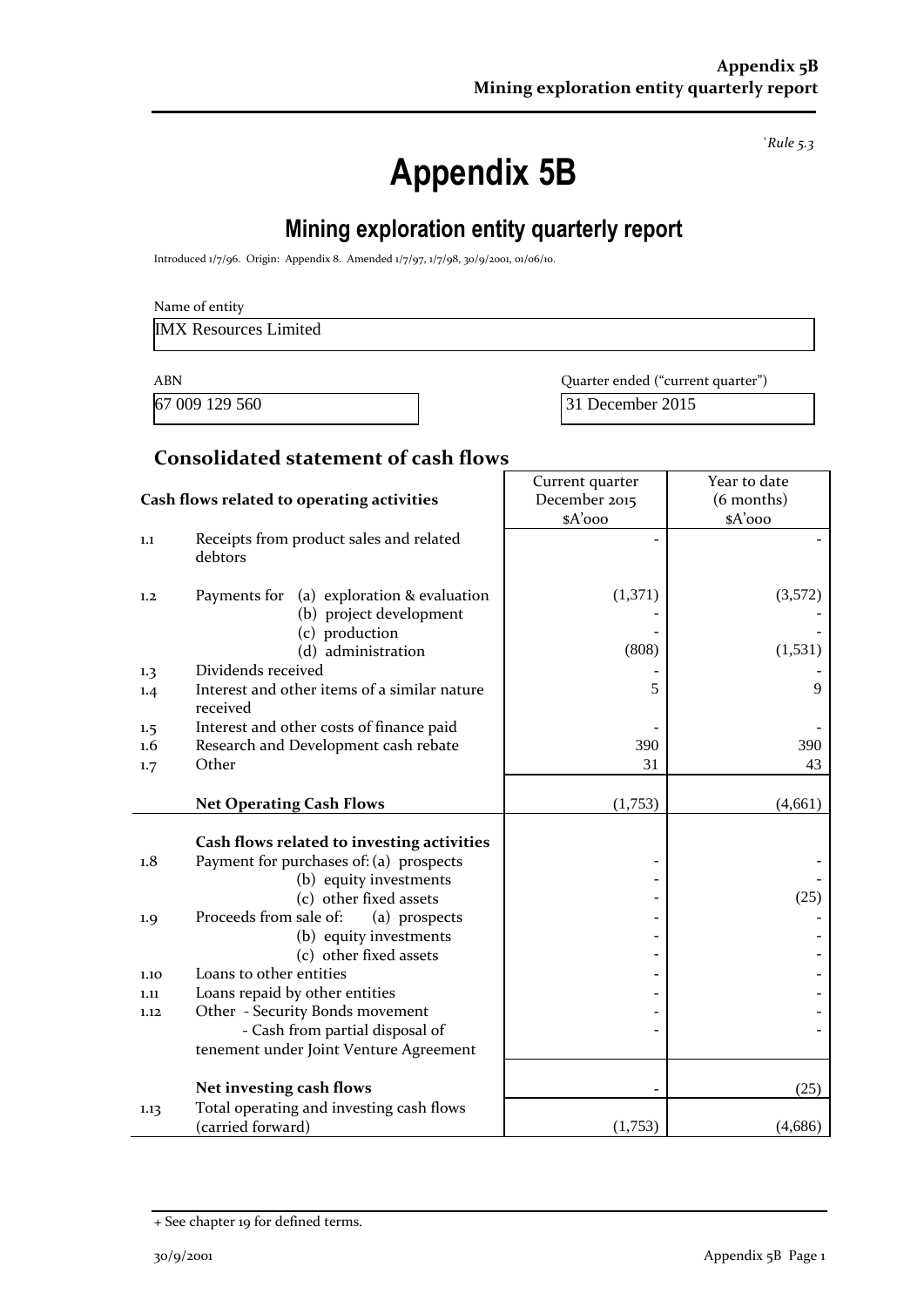| 1.13                                         | Total operating and investing cash flows                                                                                                                                                                                                                                                 |                           |              |
|----------------------------------------------|------------------------------------------------------------------------------------------------------------------------------------------------------------------------------------------------------------------------------------------------------------------------------------------|---------------------------|--------------|
|                                              | (brought forward)                                                                                                                                                                                                                                                                        | (1,753)                   | (4,686)      |
| 1.14<br>1.15<br>1.16<br>1.17<br>1.18<br>1.19 | Cash flows related to financing activities<br>Proceeds from issues of shares, options, etc.<br>Proceeds from sale of forfeited shares<br>Repayment of borrowings - related party<br>Proceeds from JV partner<br>Dividends paid<br>Other (provide details if material)<br>- Finance costs |                           | 3,639        |
|                                              | Net financing cash flows                                                                                                                                                                                                                                                                 |                           | 3,639        |
|                                              | Net increase (decrease) in cash held                                                                                                                                                                                                                                                     | (1,753)                   | (1,047)      |
| 1.20<br>1.21                                 | Cash at beginning of quarter/year to date<br>Exchange rate adjustments to item 1.20                                                                                                                                                                                                      | 2,450<br>$\left(1\right)$ | 1,745<br>(2) |
| 1.22                                         | Cash at end of quarter                                                                                                                                                                                                                                                                   | 696                       | 696          |
|                                              | Explanation necessary for an understanding of the transactions                                                                                                                                                                                                                           |                           |              |

<sup>+</sup> See chapter 19 for defined terms.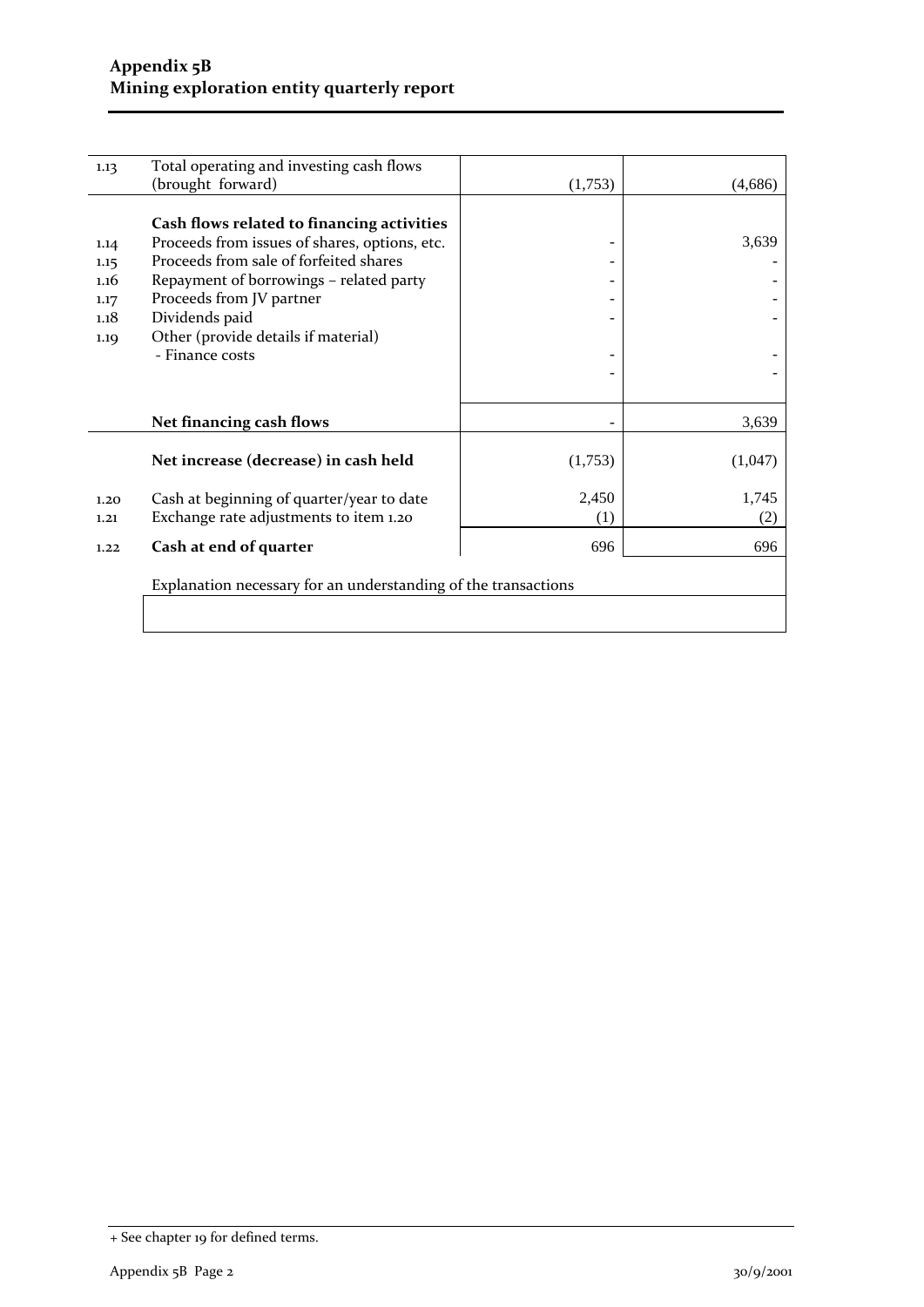### **Payments to directors of the entity and associates of the directors Payments to related entities of the entity and associates of the related entities**

|      |                                                                  | Current quarter<br>$A'$ 000 |     |
|------|------------------------------------------------------------------|-----------------------------|-----|
| 1,23 | Aggregate amount of payments to the parties included in item 1.2 |                             | 110 |
| 1.24 | Aggregate amount of loans to the parties included in item 1.10   |                             |     |

1.25 Explanation necessary for an understanding of the transactions Directors' fees and wages. Increase in the current quarter due to the CEO being appointed to Managing Director.

#### **Non-cash financing and investing activities**

2.1 Details of financing and investing transactions which have had a material effect on consolidated assets and liabilities but did not involve cash flows

Nil.

2.2 Details of outlays made by other entities to establish or increase their share in projects in which the reporting entity has an interest

Nil

#### **Financing facilities available**

*Add notes as necessary for an understanding of the position.*

|     |                             | Amount available<br>\$A'ooo | Amount used<br>$A'$ 000 |
|-----|-----------------------------|-----------------------------|-------------------------|
| 3.1 | Loan facilities             | -                           |                         |
| 3.2 | Credit standby arrangements | -                           |                         |

#### **Estimated cash outflows for next quarter**

|     |                            | $A'$ 000                 |
|-----|----------------------------|--------------------------|
| 4.1 | Exploration and evaluation | 840                      |
| 4.2 | Development                |                          |
| 4.3 | Production                 | $\overline{\phantom{0}}$ |
| 4.4 | Administration             | 650                      |
|     | <b>Total</b>               | 1,490                    |

<sup>+</sup> See chapter 19 for defined terms.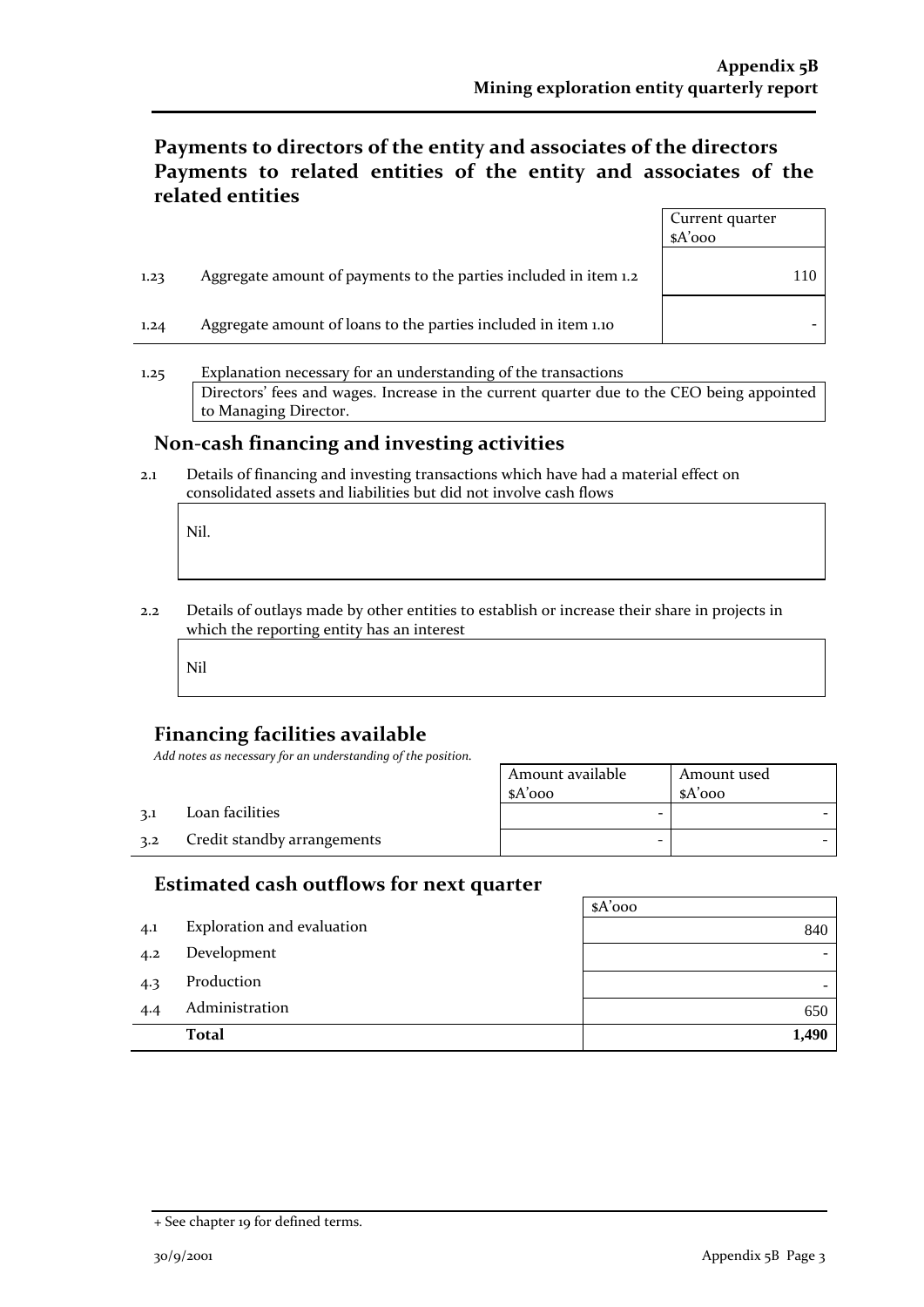## **Reconciliation of cash**

| Reconciliation of cash at the end of the quarter (as<br>shown in the consolidated statement of cash flows)<br>to the related items in the accounts is as follows. |                                           | Current quarter<br>$A'$ 000 | Previous quarter<br>$A'$ 000 |
|-------------------------------------------------------------------------------------------------------------------------------------------------------------------|-------------------------------------------|-----------------------------|------------------------------|
| 5.1                                                                                                                                                               | Cash on hand and at bank                  | 696                         | 2,450                        |
| 5.2                                                                                                                                                               | Deposits at call                          |                             |                              |
| 5.3                                                                                                                                                               | Bank overdraft                            |                             |                              |
| 5.4                                                                                                                                                               | Other (provide details)                   |                             |                              |
|                                                                                                                                                                   | Total: cash at end of quarter (item 1.22) | 696                         | 2.450                        |

## **Changes in interests in mining tenements**

|     |                         | Tenement reference | Nature of          | Interest at | Interest at |
|-----|-------------------------|--------------------|--------------------|-------------|-------------|
|     |                         |                    | interest           | beginning   | end of      |
|     |                         |                    | (note (2))         | of quarter  | quarter     |
| 6.1 | Interests in mining     | PL8625/2012        | Prospecting        | 100%        | Nil         |
|     | tenements relinquished, | PL8626/2012        | Licences - expired |             |             |
|     | reduced or lapsed       | PL6153/2009        | or surrendered     |             |             |
|     |                         | PL8812/2012        |                    |             |             |
|     |                         | PL5971/2009        |                    |             |             |
|     |                         | PL5978/2009        |                    |             |             |
|     |                         | PL6153/2009        |                    |             |             |
|     |                         | PL6154/2009        |                    |             |             |
|     |                         | PL6156/2009        |                    |             |             |
|     |                         | PL6161/2009        |                    |             |             |
|     |                         |                    |                    |             |             |
| 6.2 | Interests in mining     | Nil                | N/A                | N/A         | N/A         |
|     | tenements acquired or   |                    |                    |             |             |
|     | increased               |                    |                    |             |             |
|     |                         |                    |                    |             |             |
|     |                         |                    |                    |             |             |

<sup>+</sup> See chapter 19 for defined terms.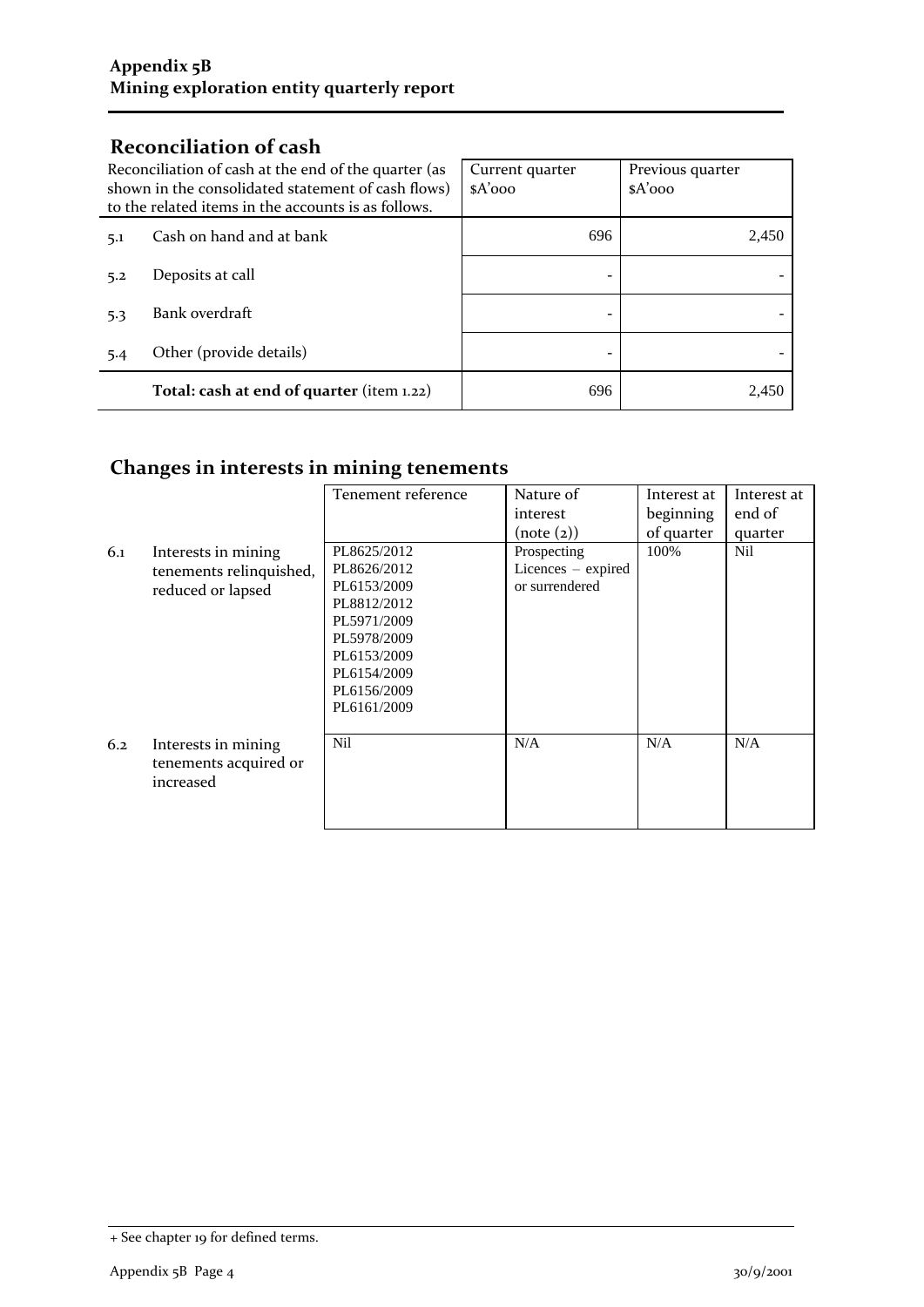#### **Issued and quoted securities at end of current quarter**

*Description includes rate of interest and any redemption or conversion rights together with prices and dates.*

|      |                                       | Total number         | Number        | Issue price per          | Amount paid up       |
|------|---------------------------------------|----------------------|---------------|--------------------------|----------------------|
|      |                                       |                      | quoted        | security (see            | per security (see    |
|      |                                       |                      |               | $note$ 3) (cents)        | $note$ 3) (cents)    |
| 7.1  | Preference<br><sup>+</sup> securities |                      |               |                          |                      |
|      | (description)                         |                      |               |                          |                      |
| 7.2  | Changes during quarter                |                      |               |                          |                      |
|      | (a) Increases through issues          |                      |               |                          |                      |
|      | (b) Decreases through                 |                      |               |                          |                      |
|      | returns of capital, buy-              |                      |               |                          |                      |
|      | backs, redemptions                    |                      |               |                          |                      |
| 7.3  | <sup>+</sup> Ordinary securities      | 1,159,187,617        | 1,159,187,617 |                          |                      |
| 7.4  | Changes during quarter                | 850,000              | 850,000       | Nil                      | Nil                  |
|      | (a) Increases through                 |                      |               |                          |                      |
|      | issues                                |                      |               |                          |                      |
|      |                                       |                      |               |                          |                      |
|      |                                       |                      |               |                          |                      |
|      | (b) Decreases through                 |                      |               |                          |                      |
|      | returns of capital,                   |                      |               |                          |                      |
|      | buy-back                              |                      |               |                          |                      |
|      |                                       |                      |               |                          |                      |
| 7.5  | <sup>+</sup> Convertible debt         | Nil                  |               |                          |                      |
|      | securities (description)              |                      |               |                          |                      |
| 7.6  | Changes during quarter                |                      |               |                          |                      |
|      | (a) Increases through issues          |                      |               |                          |                      |
|      | (b) Decreases through                 |                      |               |                          |                      |
|      | securities matured,                   |                      |               |                          |                      |
|      | converted                             |                      |               |                          |                      |
| 7.7  | <b>Options</b> (description and       |                      |               | Exercise price           | Expiry date          |
|      | conversion factor)                    | 1,050,000            |               | 27 cents                 | 23.08.17             |
|      |                                       | 2,690,451            |               | $17.4$ cents             | 02.01.16             |
|      |                                       | 738,478<br>2,366,918 |               | 9.59 cents<br>8.05 cents | 30.05.16<br>29.06.16 |
|      |                                       | 5,000,000            |               | 1.7 cents                | 29.12.16             |
|      |                                       | 1,500,000            |               | 1.2 cents                | 11.03.17             |
|      |                                       | 6,000,000            |               | $1.2 \text{ cents}$      | 14.07.17             |
|      |                                       | 5,000,000            |               | 3.0 cents                | 17.09.18             |
|      |                                       |                      |               |                          |                      |
| 7.8  | Issued during quarter                 | 1,166,666            |               | Nil                      | 15.12.25             |
|      |                                       | 6,083,263            |               | Nil                      | 15.12.25             |
|      |                                       | 6,766,523            |               | Nil                      | 15.12.25             |
|      |                                       | 26,730,000           |               | Nil                      | 15.12.25             |
|      |                                       |                      |               |                          |                      |
| 7.9  | Exercised during quarter              | Nil                  |               |                          |                      |
| 7.10 | Expired during quarter                | 500,000              |               | 45 cents                 | 14.11.15             |
|      |                                       |                      |               |                          |                      |
| 7.11 | <b>Debentures</b>                     | Nil                  |               |                          |                      |
|      | (totals only)                         |                      |               |                          |                      |

<sup>+</sup> See chapter 19 for defined terms.